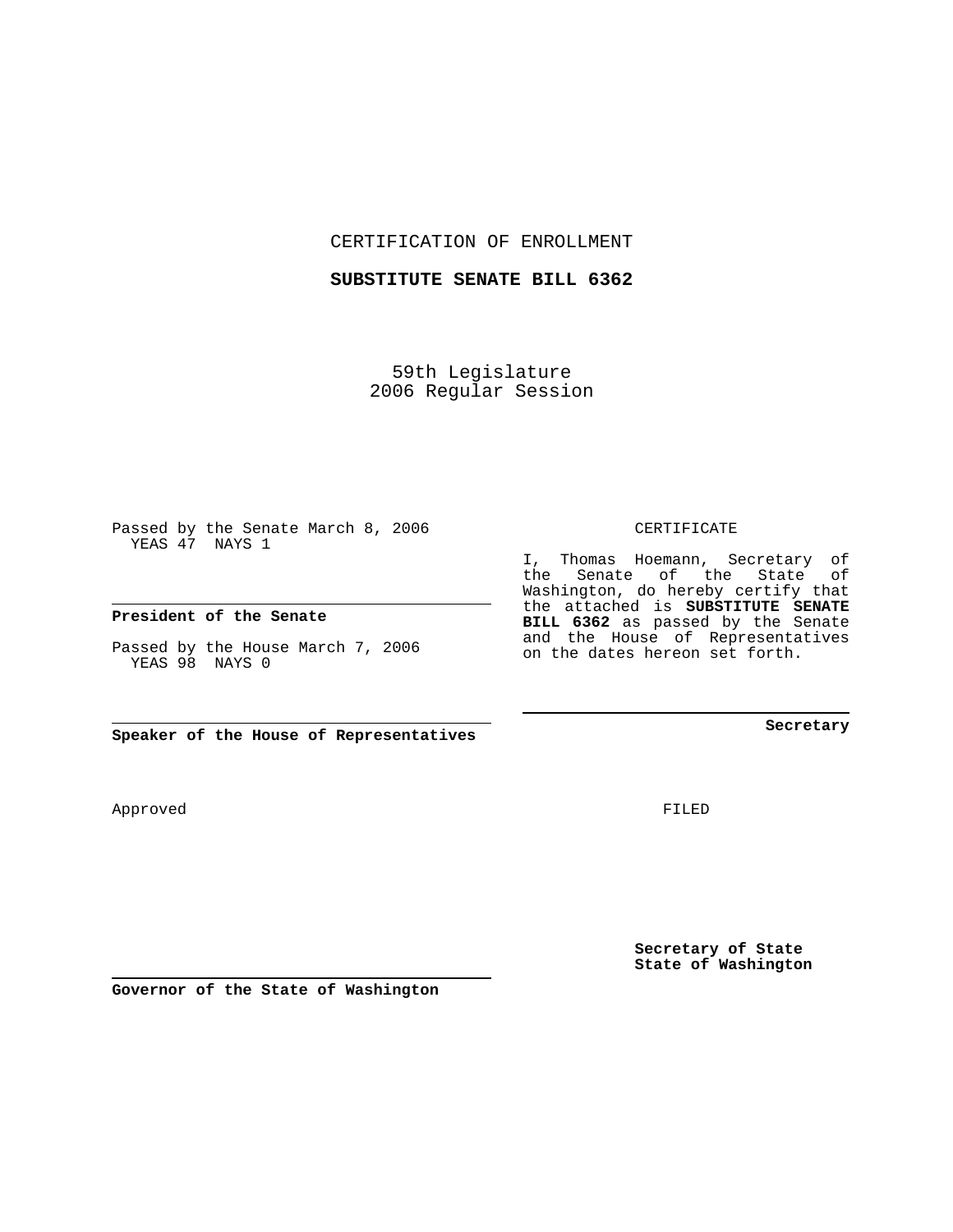# **SUBSTITUTE SENATE BILL 6362** \_\_\_\_\_\_\_\_\_\_\_\_\_\_\_\_\_\_\_\_\_\_\_\_\_\_\_\_\_\_\_\_\_\_\_\_\_\_\_\_\_\_\_\_\_

\_\_\_\_\_\_\_\_\_\_\_\_\_\_\_\_\_\_\_\_\_\_\_\_\_\_\_\_\_\_\_\_\_\_\_\_\_\_\_\_\_\_\_\_\_

AS AMENDED BY THE HOUSE

Passed Legislature - 2006 Regular Session

## **State of Washington 59th Legislature 2006 Regular Session**

**By** Senate Committee on Government Operations & Elections (originally sponsored by Senators Kohl-Welles, Keiser, Jacobsen and Kline)

READ FIRST TIME 02/01/06.

 AN ACT Relating to modifying processes for challenging voter registration; amending RCW 29A.08.010, 29A.08.112, 29A.08.810, 29A.08.820, 29A.08.840, 29A.08.850, and 29A.40.140; adding a new section to chapter 29A.08 RCW; and repealing RCW 29A.08.830.

BE IT ENACTED BY THE LEGISLATURE OF THE STATE OF WASHINGTON:

 NEW SECTION. **Sec. 1.** A new section is added to chapter 29A.08 RCW to read as follows:

 The county auditor shall, within seventy-two hours of receipt, publish on the auditor's internet web site the entire content of any voter challenge filed under chapter 29A.08 RCW. Immediately after publishing any voter challenge, the county auditor shall notify any person who requests to receive such notifications on an ongoing basis.

 **Sec. 2.** RCW 29A.08.010 and 2005 c 246 s 2 are each amended to read as follows:

 As used in this chapter: "Information required for voter registration" means the minimum information provided on a voter registration application that is required by the county auditor in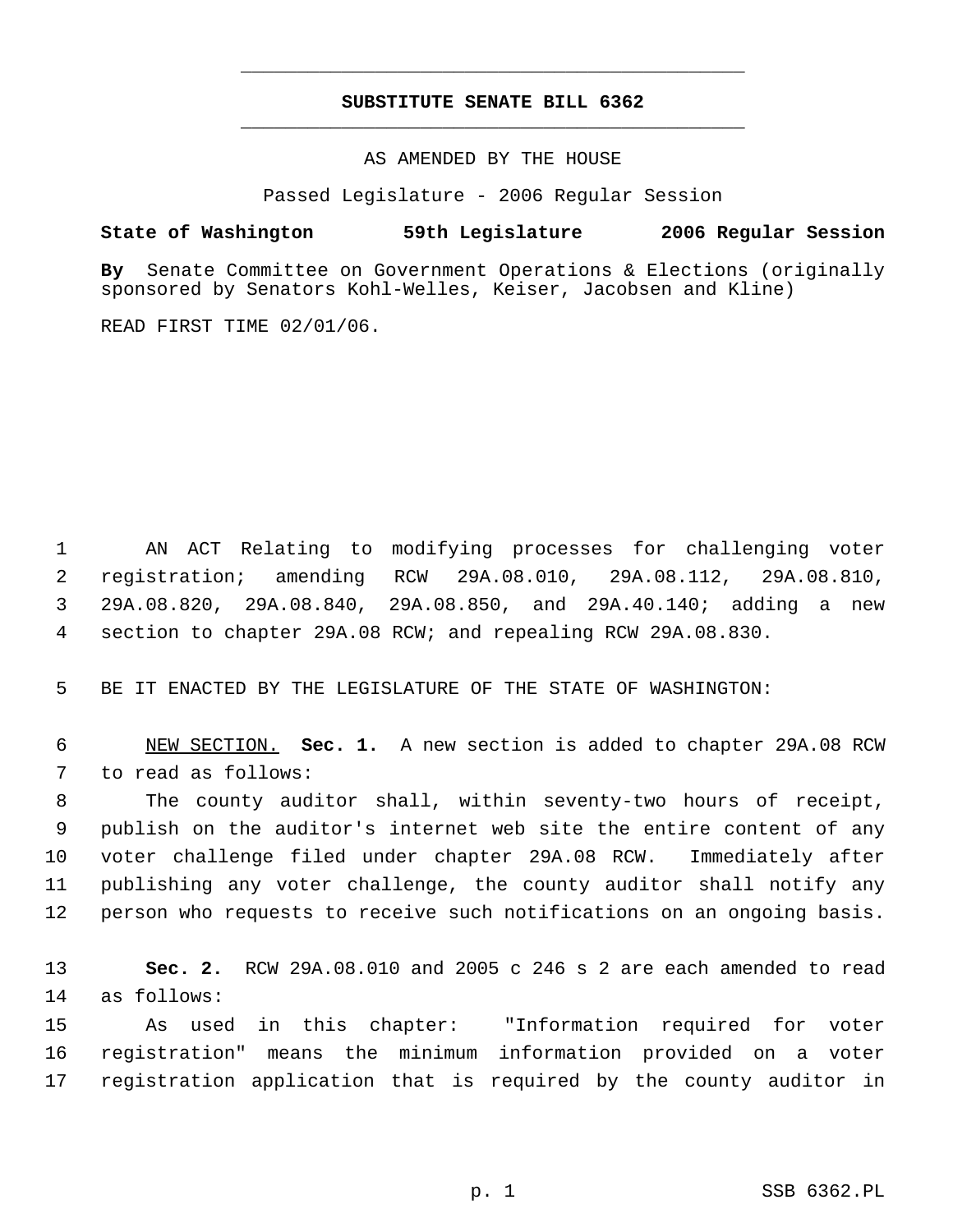order to place a voter registration applicant on the voter registration rolls. This information includes:

(1) Name;

(2) Residential address;

(3) Date of birth;

 (4) Washington state driver's license number or Washington state identification card number, or the last four digits of the applicant's Social Security number if the applicant does not have a Washington 9 state driver's license or Washington state identification card;

 (5) A signature attesting to the truth of the information provided on the application; and

 (6) A check or indication in the box confirming the individual is a United States citizen.

 The residential address provided must identify the actual physical 15 residence of the voter in Washington, as defined in RCW 29A.04.151, 16 with detail sufficient to allow the voter to be assigned to the proper 17 precinct and to locate the voter to confirm his or her residence for purposes of verifying qualification to vote under Article VI, section 1 of the state Constitution. A residential address may be either a 20 traditional address or a nontraditional address. A traditional address consists of a street number and name, optional apartment number or unit 22 number, and city or town, as assigned by a local government, which 23 serves to identify the parcel or building of residence and the unit if a multiunit residence. A nontraditional address consists of a narrative description of the location of the voter's residence, and may 26 be used when a traditional address has not been assigned to the voter's 27 residence. If the postal service does not deliver mail to the voter's 28 residential address, or the voter prefers to receive mail at a 29 different address, the voter may separately provide the mailing address at which they receive mail. Any mailing address provided shall be used only for mail delivery purposes and not for precinct assignment or confirmation of residence for voter qualification purposes.

 If the individual does not have a driver's license, state identification card, or Social Security number, the registrant must be issued a unique voter registration number in order to be placed on the voter registration rolls. All other information supplied is ancillary and not to be used as grounds for not registering an applicant to vote.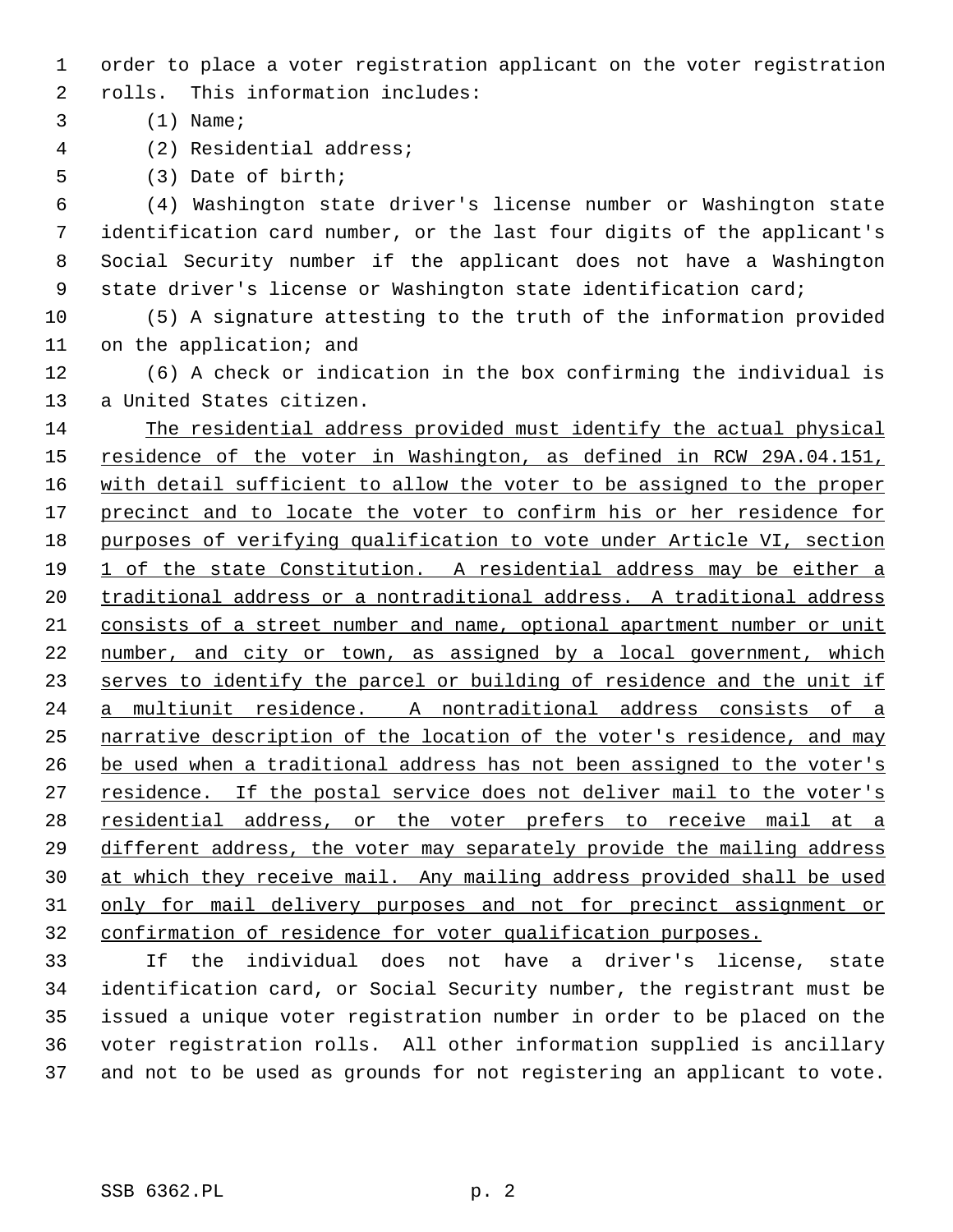1 Modification of the language of the official Washington state voter 2 registration form by the voter will not be accepted and will cause the 3 rejection of the registrant's application.

 4 **Sec. 3.** RCW 29A.08.112 and 2005 c 246 s 6 are each amended to read 5 as follows:

 6 No person registering to vote, who meets all the qualifications of 7 a registered voter in the state of Washington, shall be disqualified 8 because ((of a nontraditional address being used as a residence 9 address. Voters using such an)) he or she lacks a traditional 10 residential address. A voter who lacks a traditional residential 11 address will be registered and assigned to a precinct based on the 12 location provided((- Voters without a traditional address will be 13 registered at the county courthouse, city hall, or other public 14 building near the area that the voter considers his or her residence. 15 Registering at a nontraditional address will not disqualify a voter 16 from requesting ongoing absentee voter status if the voter designates 17 a valid mailing address)).

18 For the purposes of this section, (("nontraditional address" 19  $includes()$  a voter who resides in a shelter((s)), park((s)), motor 20 home, marina, or other identifiable location( $(s)$ ) that the voter deems 21 to be his or her residence lacks a traditional address. A voter who 22 registers under this section must provide a valid mailing address, and 23 must still meet the requirement in Article VI, section 1 of the state 24 Constitution that he or she live in the area for at least thirty days 25 before the election.

26 A person who has a traditional residential address must use that 27 address for voter registration purposes and is not eligible to register 28 under this section.

29 **Sec. 4.** RCW 29A.08.810 and 2003 c 111 s 253 are each amended to 30 read as follows:

 (1) Registration of a person as a voter is presumptive evidence of 32 his or her right to vote ((at any primary or election, general or special. A person's right to vote may be challenged at the polls only by a precinct judge or inspector. A challenge may be made only upon the belief or knowledge of the challenging officer that the voter is 36 unqualified. The challenge must be supported by evidence or testimony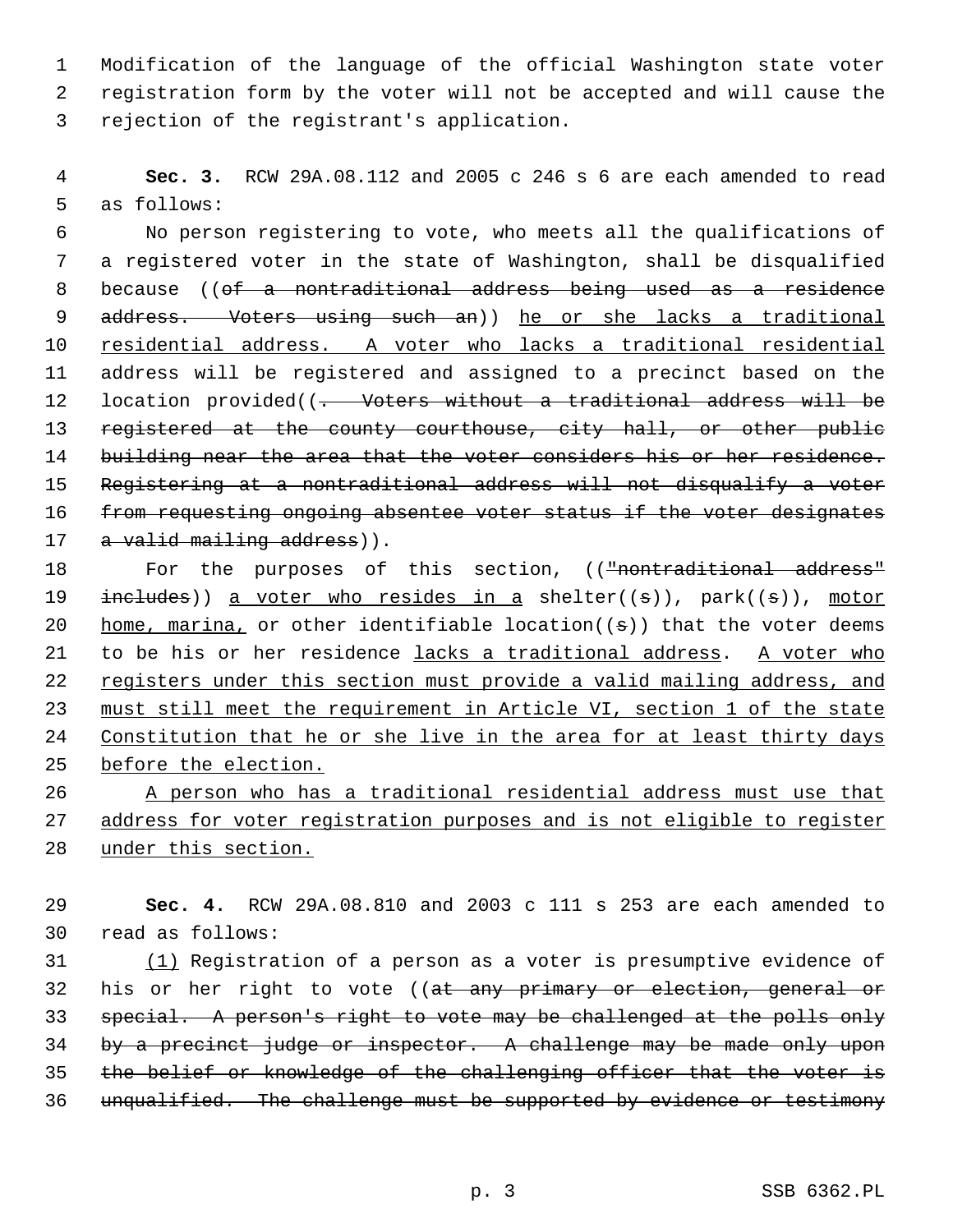given to the county canvassing board under RCW 29A.08.820 and may not be based on unsupported allegations or allegations by anonymous third parties. The identity of the challenger, and any third person involved in the challenge, shall be public record and shall be announced at the 5 time the challenge is made.

 Challenges initiated by a registered voter must be filed not later than the day before any primary or election, general or special, at the 8 office of the appropriate county auditor. A challenged voter may properly transfer or reregister until three days before the primary or election, general or special, by applying personally to the county 11 auditor. Challenges may also be initiated by the office of the county 12 prosecuting attorney and must be filed in the same manner as challenges 13 initiated by a registered voter)). A challenge to the person's right to vote must be based on personal knowledge of one of the following:

 (a) The challenged voter has been convicted of a felony and the 16 voter's civil rights have not been restored;

 (b) The challenged voter has been judicially declared ineligible to 18 vote due to mental incompetency;

 (c) The challenged voter does not live at the residential address provided, in which case the challenger must either:

 (i) Provide the challenged voter's actual residence on the challenge form; or

 (ii) Submit evidence that he or she exercised due diligence to verify that the challenged voter does not reside at the address provided and to attempt to contact the challenged voter to learn the challenged voter's actual residence, including that the challenger personally:

 (A) Sent a letter with return service requested to the challenged voter's residential address provided, and to the challenged voter's mailing address, if provided;

 (B) Visited the residential address provided and contacted persons at the address to determine whether the voter resides at the address and, if not, obtained and submitted with the challenge form a signed affidavit subject to the penalties of perjury from a person who owns or manages property, resides, or is employed at the address provided, that to his or her personal knowledge the challenged voter does not reside 37 at the address as provided on the voter registration;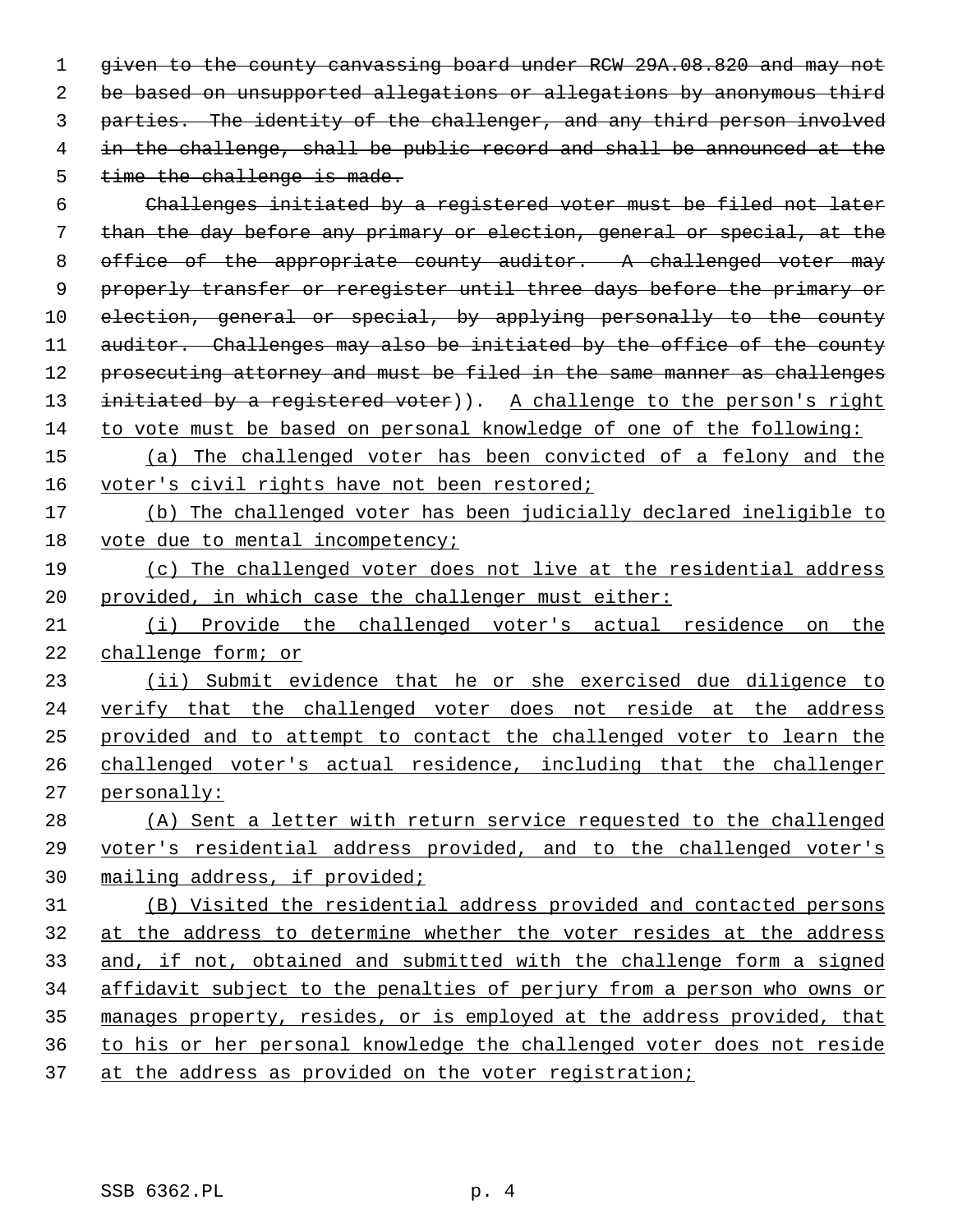(C) Searched local telephone directories, including online directories, to determine whether the voter maintains a telephone listing at any address in the county; (D) Searched county auditor property records to determine whether 5 the challenged voter owns any property in the county; and (E) Searched the statewide voter registration data base to determine if the voter is registered at any other address in the state; (d) The challenged voter will not be eighteen years of age by the next election; or (e) The challenged voter is not a citizen of the United States.

 (2) A person's right to vote may be challenged: By another 12 registered voter or the county prosecuting attorney at any time, or by 13 the poll site judge or inspector if the challenge is filed on election day regarding a voter who presents himself or herself to vote at the poll site.

 (3) The challenger must file a signed affidavit subject to the penalties of perjury swearing that, to his or her personal knowledge and belief, having exercised due diligence to personally verify the evidence presented, the challenged voter either is not qualified to vote or does not reside at the address given on his or her voter registration record based on one of the reasons allowed in subsection (1) of this section. The challenger must provide the factual basis for 23 the challenge, including any information required by subsection  $(1)(c)$ 24 of this section, in the signed affidavit. The challenge may not be based on unsupported allegations or allegations by anonymous third parties. All documents pertaining to the challenge are public records. (4) Challenges based on a felony conviction under RCW 29A.08.520 must be heard according to RCW 29A.08.520 and rules adopted by the 29 secretary of state.

 **Sec. 5.** RCW 29A.08.820 and 2003 c 111 s 254 are each amended to read as follows:

 ((When the right of a person has been challenged under RCW 29A.08.810 or 29A.08.830(2), the challenged person shall be permitted to vote a ballot which shall be placed in a sealed envelope separate from other voted ballots. In precincts where voting machines are used, any person whose right to vote is challenged under RCW 29A.08.810 or 29A.08.830(2) shall be furnished a paper ballot, which shall be placed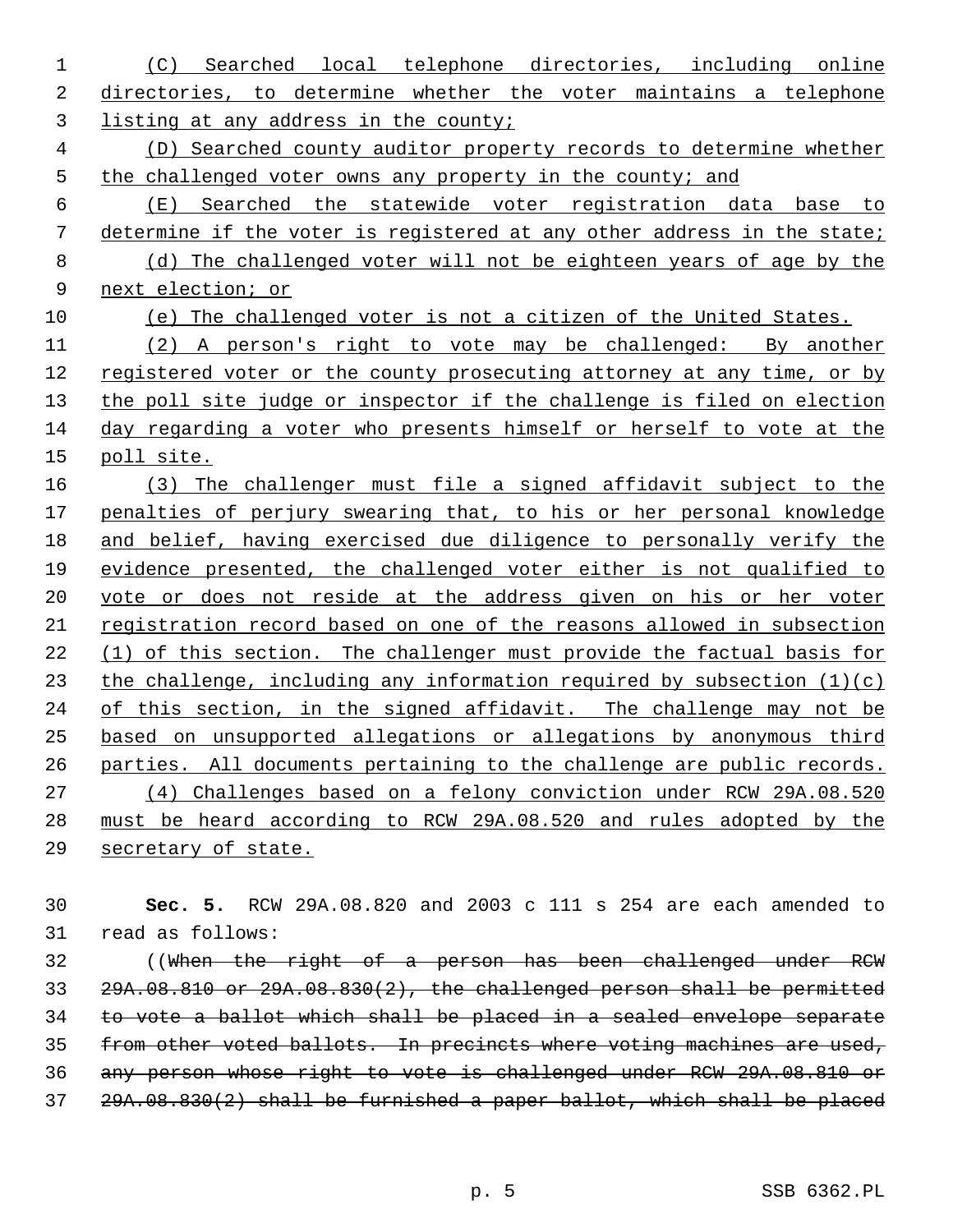in a sealed envelope after being marked. Included with the challenged ballot shall be (1) an affidavit filed under RCW 29A.08.830 challenging the person's right to vote or (2) an affidavit signed by the precinct 4 election officer and any third party involved in the officer's 5 challenge and stating the reasons the voter is being challenged. The sealed ballots of challenged voters shall be transmitted at the close of the election to the canvassing board or other authority charged by 8 law with canvassing the returns of the particular primary or election. 9 The county auditor shall notify the challenger and the challenged 10 voter, by certified mail, of the time and place at which the county canvassing board will meet to rule on challenged ballots. If the 12 challenge is made by a precinct election officer under RCW 29A.08.810, 13 the officer must appear in person before the board unless he or she has received written authorization from the canvassing board to submit an 15 affidavit supporting the challenge. If the challenging officer has 16 based his or her challenge upon evidence provided by a third party, 17 that third party must appear with the challenging officer before the 18 canvassing board, unless he or she has received written authorization from the canvassing board to submit an affidavit supporting the challenge. If the challenge is filed under RCW 29A.08.830, the challenger must either appear in person before the board or submit an 22 affidavit supporting the challenge. The challenging party must prove 23 to the canvassing board by clear and convincing evidence that the challenged voter's registration is improper. If the challenging party fails to meet this burden, the challenged ballot shall be accepted as valid and counted. The canvassing board shall give the challenged voter the opportunity to present testimony, either in person or by affidavit, and evidence to the canvassing board before making their determination. All challenged ballots must be determined no later than the time of canvassing for the particular primary or election. The 31 decision of the canvassing board or other authority charged by law with canvassing the returns shall be final. Challenges of absentee ballots shall be determined according to RCW 29A.40.140.)) (1) Challenges initiated by a registered voter against a voter who registered to vote less than sixty days before the election, or who changed residence less than sixty days before the election without transferring his or her 37 registration, must be filed not later than ten days before any primary or election, general or special, or within ten days of the voter being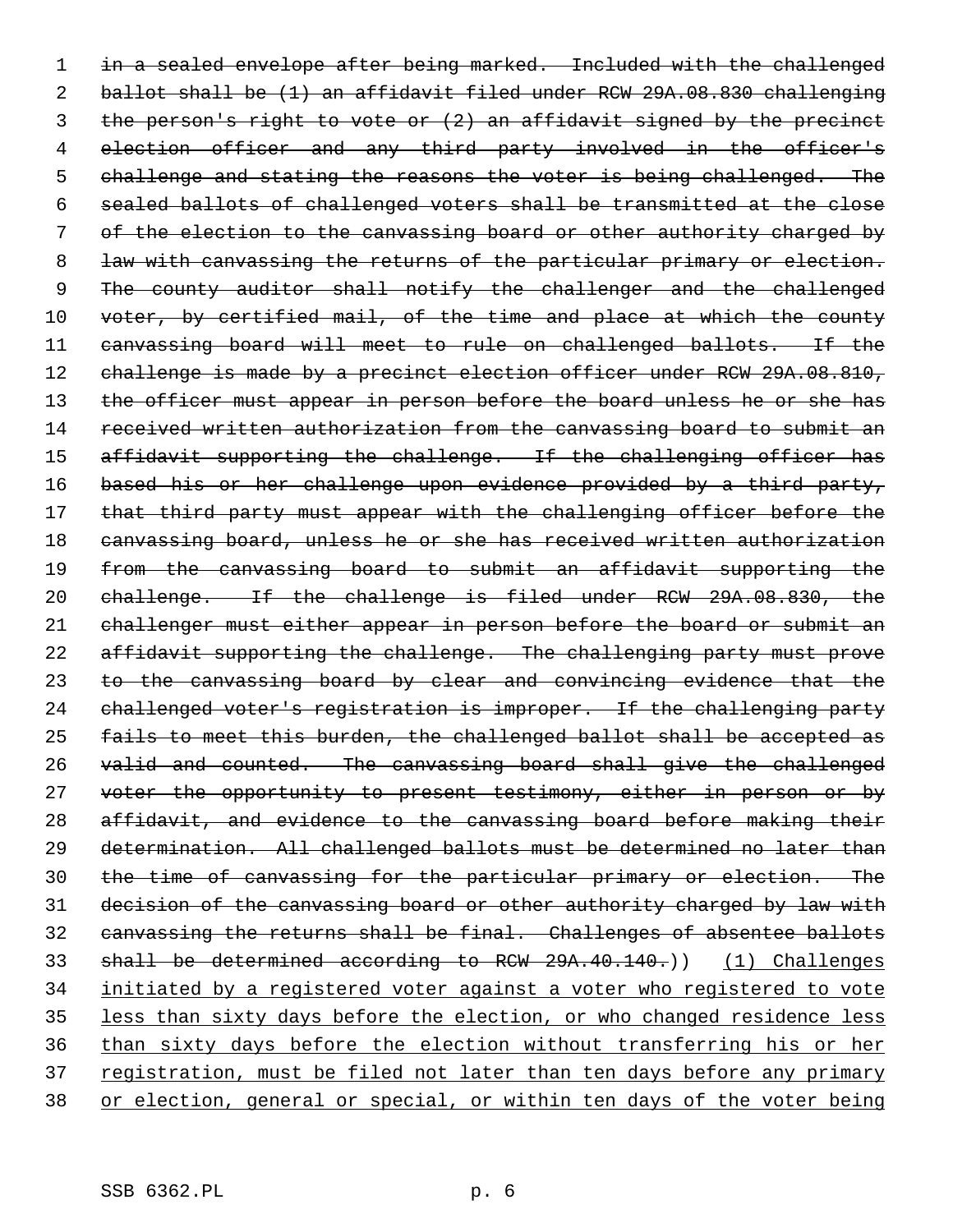1 added to the voter registration data base, whichever is later, at the 2 office of the appropriate county auditor. Challenges initiated by a 3 registered voter against any other voter must be filed not later than forty-five days before the election. Challenges initiated by the office of the county prosecuting attorney must be filed in the same manner as challenges initiated by a registered voter.

 (2)(a) If the challenge is filed within forty-five days before an election at which the challenged voter is eligible to vote, a notation 9 of the challenge must be made immediately in the poll book or voter registration system, and the county canvassing board presides over the hearing.

 (b) If the challenge is filed before the challenged voter's ballot 13 is received, the ballot must be treated as a challenged ballot. A challenged ballot received at a polling place must be placed in a 15 sealed envelope separate from other voted ballots.

 (c) If the challenge is filed after the challenged voter's ballot 17 is received, the challenge cannot affect the current election.

18 (3) If the challenge is filed at least forty-five days before an election at which the challenged voter is eligible to vote, the county 20 auditor presides over the hearing.

 **Sec. 6.** RCW 29A.08.840 and 2003 c 111 s 256 are each amended to read as follows:

 ((All challenges of voter registration under RCW 29A.08.830 made 24 thirty days or more before a primary or election, general or special, shall be delivered to the appropriate county auditor who shall notify the challenged voter, by certified mail, that his or her voter 27 registration has been challenged.

 The notification shall be mailed to the address at which the challenged voter is registered, any address provided by the challenger under RCW 29A.08.830, and to any other address at which the individual whose registration is being challenged is alleged to reside or at which the county auditor would reasonably expect that individual to receive notice of the challenge of his or her voter registration. Included in 34 the notification shall be a request that the challenged voter appear at a hearing to be held within ten days of the mailing of the request, at the place, day, and hour stated, in order to determine the validity of his or her registration. The challenger shall be provided with a copy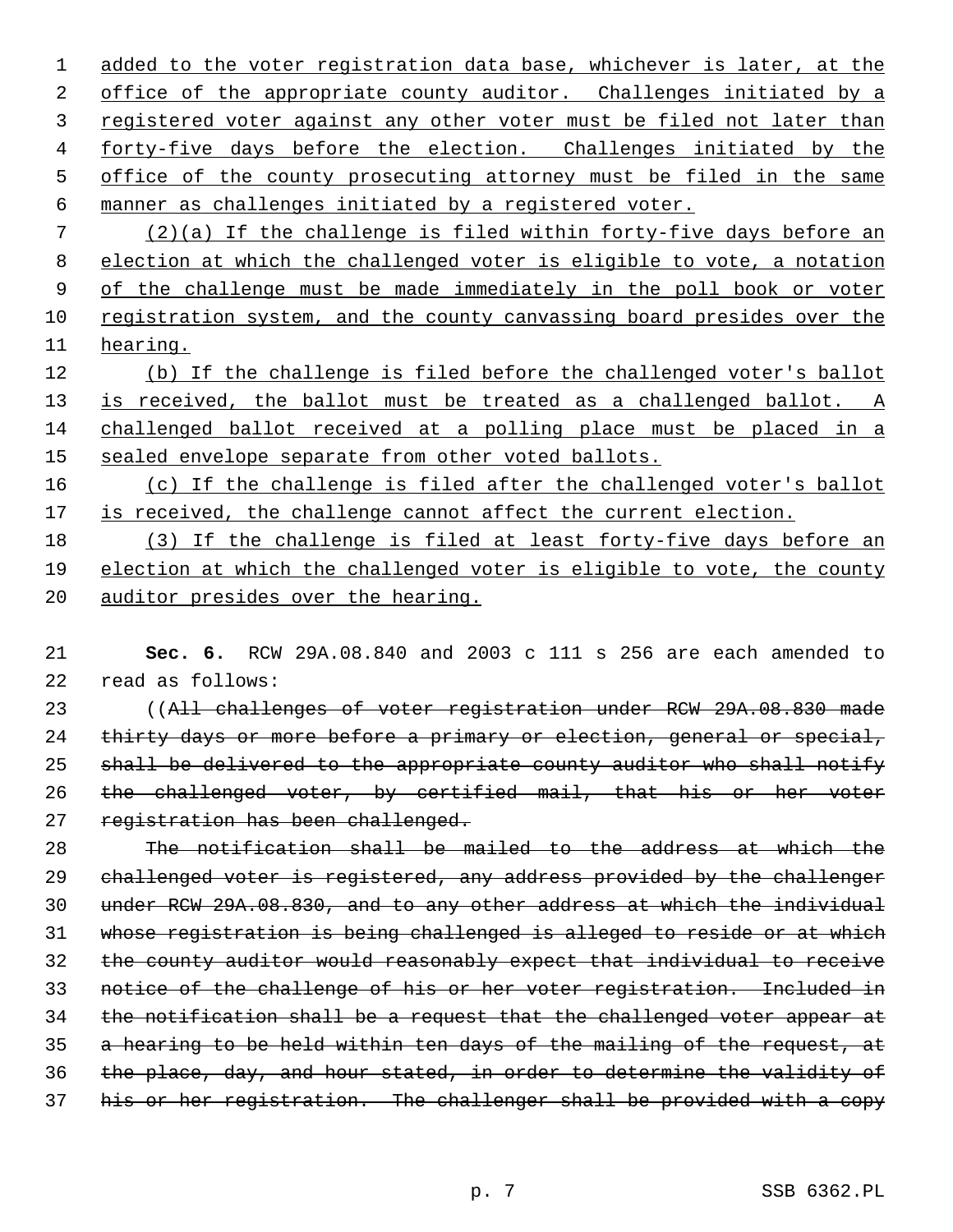of this notification and request. If either the challenger or the challenged voter is unable to appear in person, he or she may file a reply by means of an affidavit stating under oath the reasons he or she believes the registration to be invalid or valid.

5 11 If both the challenger and the challenged voter file affidavits instead of appearing in person, an evaluation of the affidavits by the county auditor constitutes a hearing for the purposes of this section. The county auditor shall hold a hearing at which time both parties 9 may present their facts and arguments. After reviewing the facts and 10 arguments, including any evidence submitted by either side, the county auditor shall rule as to the validity or invalidity of the challenged 12 registration. His or her ruling is final subject only to a petition 13 for judicial review by the superior court under chapter 34.05 RCW. If 14 either party, or both parties, fail to appear at the meeting or fail to file an affidavit, the county auditor shall determine the status of the 16 registration based on his or her evaluation of the available facts.)) 17 (1) If the challenge is not in proper form or the factual basis for the challenge does not meet the legal grounds for a challenge, the county auditor may dismiss the challenge and notify the challenger of the 20 reasons for the dismissal. A challenge is not in proper form if it is incomplete on its face or does not substantially comply with the form issued by the secretary of state.

23 (2) If the challenge is in proper form and the factual basis meets 24 the legal grounds for a challenge, the county auditor must notify the challenged voter and provide a copy of the affidavit. The county auditor shall also provide to any person, upon request, a copy of all materials provided to the challenged voter. If the challenge is to the 28 residential address provided by the voter, the challenged voter must be provided notice of the exceptions allowed in RCW 29A.08.112 and 29A.04.151, and Article VI, section 4 of the state Constitution. A challenged voter may transfer or reregister until the day before the election. The county auditor must schedule a hearing and notify the challenger and the challenged voter of the time and place for the hearing.

 (3) All notice must be by certified mail to the address provided in the voter registration record, and any other addresses at which the challenged voter is alleged to reside or the county auditor reasonably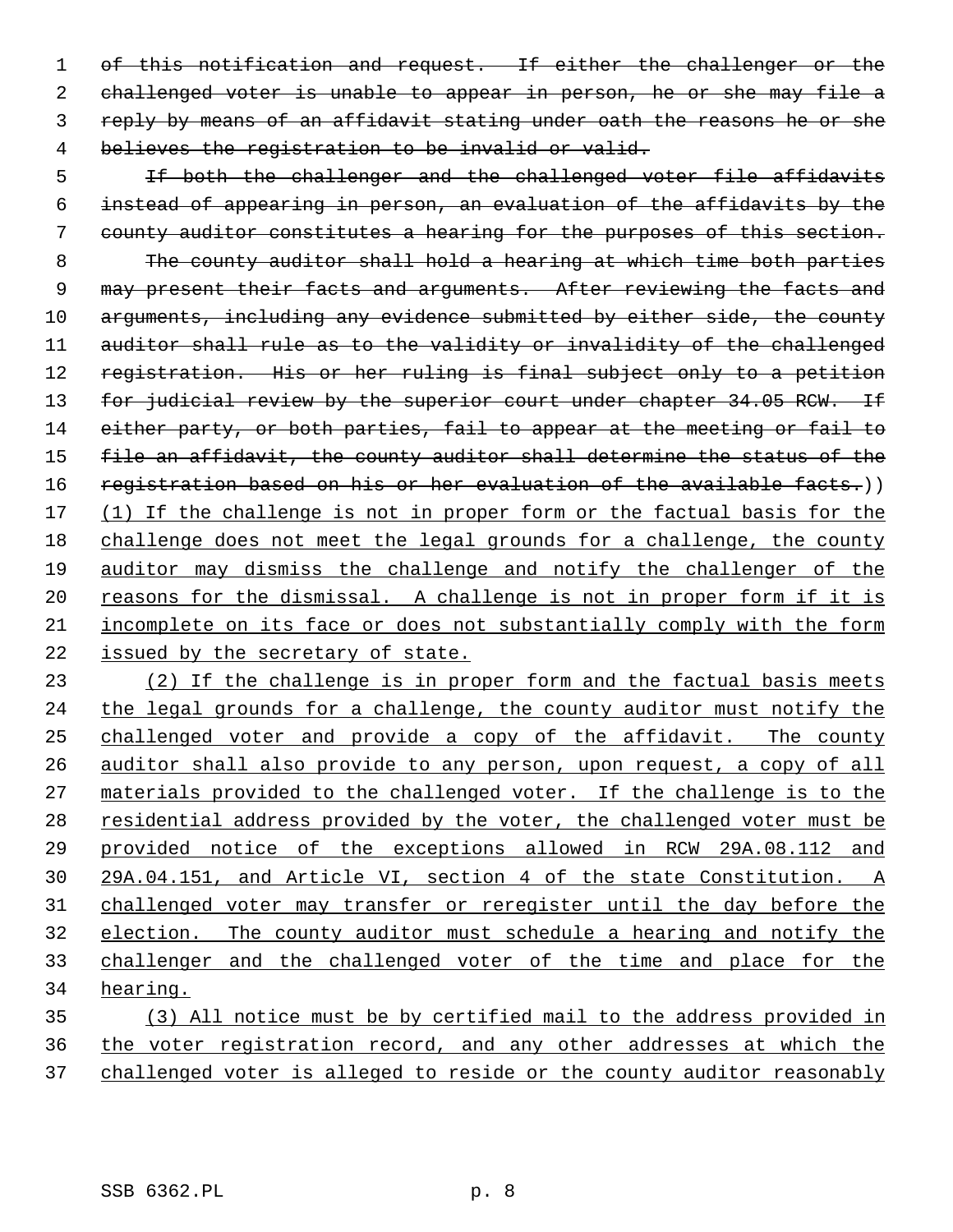1 expects the voter to receive notice. The challenger and challenged

voter may either appear in person or submit testimony by affidavit.

 (4) The challenger has the burden to prove by clear and convincing evidence that the challenged voter's registration is improper. The challenged voter must be provided a reasonable opportunity to respond. If the challenge is to the residential address provided by the voter, the challenged voter may provide evidence that he or she resides at the location described in his or her voter's registration records, or meets one of the exceptions allowed in RCW 29A.08.112 or 29A.04.151, or Article VI, section 4 of the state Constitution. If either the 11 challenger or challenged voter fails to appear at the hearing, the challenge must be resolved based on the available facts.

 (5) If the challenge is based on an allegation under RCW 29A.08.810(1) (a), (b), (d), or (e) and the canvassing board sustains the challenge, the challenged ballot shall not be counted. If the challenge is based on an allegation under RCW 29A.08.810(1)(c) and the canvassing board sustains the challenge, the board shall permit the voter to correct his or her voter registration and any races and ballot measures on the challenged ballot that the voter would have been qualified to vote for had the registration been correct shall be counted.

 (6) If the challenger fails to prove by clear and convincing 23 evidence that the registration is improper, the challenge must be dismissed and the pending challenged ballot must be accepted as valid. Challenged ballots must be resolved before certification of the election. The decision of the county auditor or canvassing board is final subject only to judicial review by the superior court under chapter 34.05 RCW.

 **Sec. 7.** RCW 29A.08.850 and 2003 c 111 s 257 are each amended to read as follows:

31 The secretary of state ((as chief elections officer shall cause appropriate forms to be designed to carry out the provisions of RCW 29A.08.830 and 29A.08.840. The county auditors and registration assistants shall have such forms available. Further, a reasonable supply of such forms shall be at each polling place on the day of a primary or election, general or special)) must provide forms for voter registration challenges, and the county auditor must make such forms